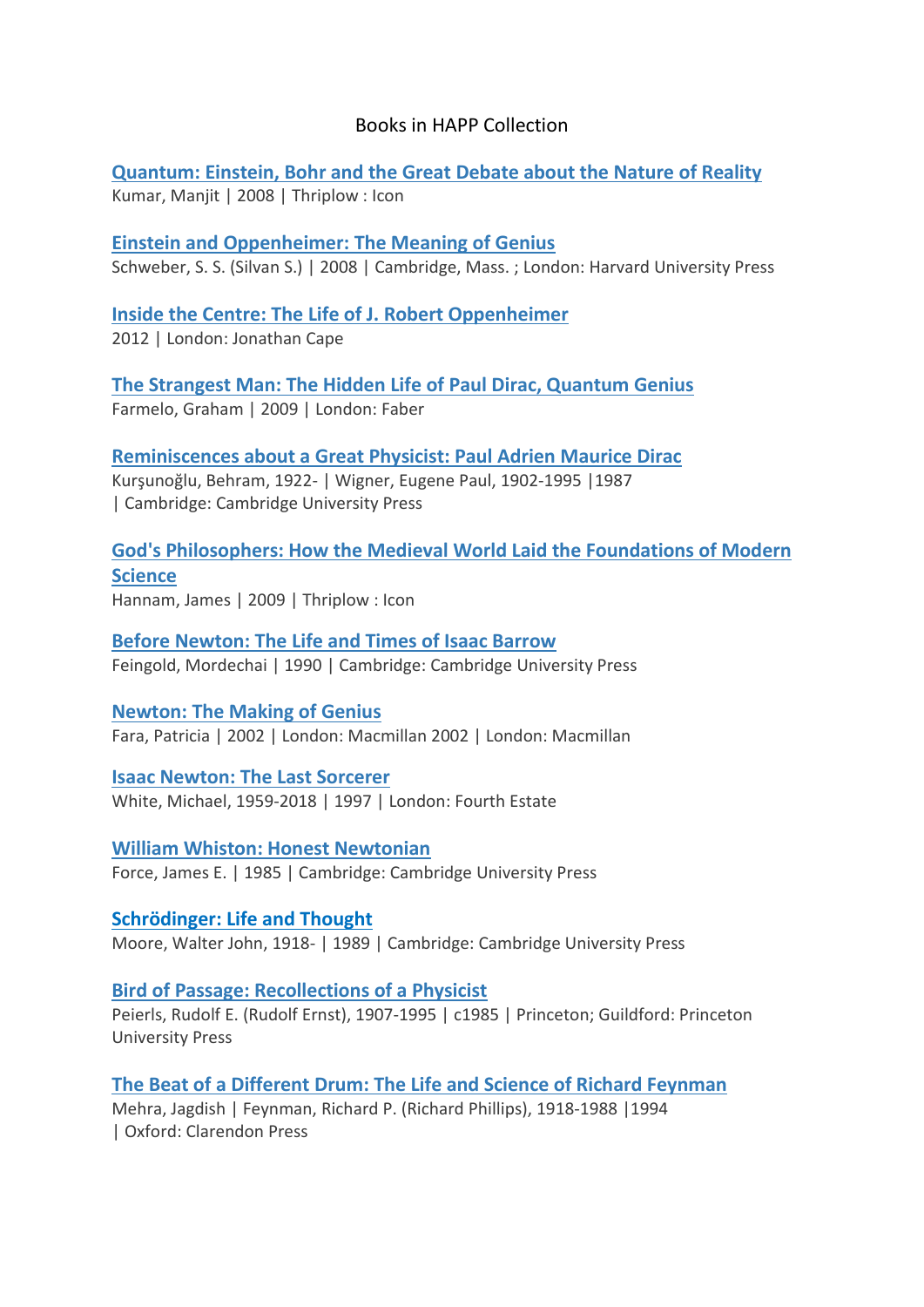### **The [Uranium People](http://solo.bodleian.ox.ac.uk/primo-explore/fulldisplay?docid=oxfaleph011857779&context=L&vid=SOLO&lang=en_US&search_scope=LSCOP_STX&adaptor=Local%20Search%20Engine&tab=local&query=any,contains,uranium%20people&offset=0)**

Libby, Leona Marshall, 1919- author | [1979] | New York: Crane, Russak

### **The [Physicists](http://solo.bodleian.ox.ac.uk/primo-explore/fulldisplay?docid=oxfaleph012994659&context=L&vid=SOLO&lang=en_US&search_scope=LSCOP_STX&adaptor=Local%20Search%20Engine&tab=local&query=any,contains,snow%20physicists&offset=0)**

Snow, C. P. (Charles Percy), 1905-1980, author | Cooper, William, writer |1981 | London: Macmillan

#### **A Brief History of Time : [From the Big Bang to Black Holes](http://solo.bodleian.ox.ac.uk/primo-explore/fulldisplay?docid=oxfaleph010005125&context=L&vid=SOLO&lang=en_US&search_scope=LSCOP_STX&adaptor=Local%20Search%20Engine&isFrbr=true&tab=local&query=any,contains,brief%20history%20time%201988&offset=0)**

Hawking, Stephen, 1942-2018 | Miller, Ron, 1947- | Sagan, Carl, 1934- | 1988 | London: Bantam

**The U[niverse in a](http://solo.bodleian.ox.ac.uk/primo-explore/fulldisplay?docid=oxfaleph015221066&context=L&vid=SOLO&lang=en_US&search_scope=LSCOP_STX&adaptor=Local%20Search%20Engine&tab=local&query=any,contains,universe%20nutshall&offset=0)Nutshell** Hawking, Stephen, 1942-2018 | 2001 | London: Bantam

**[Stephen Hawking:](http://solo.bodleian.ox.ac.uk/primo-explore/fulldisplay?docid=oxfaleph010580332&context=L&vid=SOLO&lang=en_US&search_scope=LSCOP_STX&adaptor=Local%20Search%20Engine&isFrbr=true&tab=local&query=any,contains,stephen%20hawking%20white&sortby=rank&facet=frbrgroupid,include,413416103&offset=0%22%20%EF%BF%BDHYPERLINK%20%22http://solo.bodleian.ox.ac.uk/primo-explore/fulldisplay?docid=oxfaleph010580332&context=L&vid=SOLO&lang=en_US&search_scope=LSCOP_STX&adaptor=Local%20Search%20Engine&isFrbr=true&tab=local&query=any,contains,stephen%20hawking%20white&sortby=rank&facet=frbrgroupid,include,413416103&offset=0) A Life in Science** White, Michael, 1959-2018 | Gribbin, John, 1946- | c1992 | London: Viking

**Churchill's Bomb: A [Hidden History of Science,](http://solo.bodleian.ox.ac.uk/primo-explore/fulldisplay?docid=oxfaleph019570625&context=L&vid=SOLO&lang=en_US&search_scope=LSCOP_STX&adaptor=Local%20Search%20Engine&isFrbr=true&tab=local&query=any,contains,churchills%20bombs&offset=0) War and Politics** Farmelo, Graham, author | 2013 | London: Faber and Faber

**John von Neumann: The Scientific Genius Who Pioneered the Modern Computer, Game Theory, Nuclear Deterrence, and Much More** Macrae, Norman, 1923- | 1999 | [Providence, RI]: American Mathematical Society

**Fields of Fire: A [Life of Sir William Hamilton](http://solo.bodleian.ox.ac.uk/primo-explore/fulldisplay?docid=oxfaleph015072163&context=L&vid=SOLO&lang=en_US&search_scope=LSCOP_STX&adaptor=Local%20Search%20Engine&isFrbr=true&tab=local&query=any,contains,fields%20fire%20constantine&offset=0)** Constantine, David, 1944- | 2001 | London: Weidenfeld & Nicolson

**[Hans Bethe and](http://solo.bodleian.ox.ac.uk/primo-explore/fulldisplay?docid=oxfaleph016232274&context=L&vid=SOLO&lang=en_US&search_scope=LSCOP_STX&adaptor=Local%20Search%20Engine&isFrbr=true&tab=local&query=any,contains,bethe%20physics&sortby=rank&facet=frbrgroupid,include,239185528&offset=0) His Physics** Brown, G. E. (Gerald Edward), 1926- | 2006 | New Jersey; London: World Scientific

## **Judging Edward Teller: A [Closer Look at One of the Most Influential Scientists of](http://solo.bodleian.ox.ac.uk/primo-explore/fulldisplay?docid=oxfaleph021061465&context=L&vid=SOLO&lang=en_US&search_scope=LSCOP_STX&adaptor=Local%20Search%20Engine&tab=local&query=any,contains,judging%20teller&offset=0%22%20%EF%BF%BDHYPERLINK%20%22http://solo.bodleian.ox.ac.uk/primo-explore/fulldisplay?docid=oxfaleph021061465&context=L&vid=SOLO&lang=en_US&search_scope=LSCOP_STX&adaptor=Local%20Search%20Engine&tab=local&query=any,contains,judging%20teller&offset=0)  [the Twentieth Century](http://solo.bodleian.ox.ac.uk/primo-explore/fulldisplay?docid=oxfaleph021061465&context=L&vid=SOLO&lang=en_US&search_scope=LSCOP_STX&adaptor=Local%20Search%20Engine&tab=local&query=any,contains,judging%20teller&offset=0%22%20%EF%BF%BDHYPERLINK%20%22http://solo.bodleian.ox.ac.uk/primo-explore/fulldisplay?docid=oxfaleph021061465&context=L&vid=SOLO&lang=en_US&search_scope=LSCOP_STX&adaptor=Local%20Search%20Engine&tab=local&query=any,contains,judging%20teller&offset=0)**

Hargittai, István, author | 2010 | Amherst, N.Y.: Prometheus Books

**The Particle Play: An Account of the Ultimate Constituents of Matter** Polkinghorne, J. C., 1930- | 1979 | Oxford: Freeman

**The Ideas of Particle Physics: A[n Introduction for Scientists](http://solo.bodleian.ox.ac.uk/primo-explore/fulldisplay?docid=oxfaleph010518684&context=L&vid=SOLO&lang=en_US&search_scope=LSCOP_STX&adaptor=Local%20Search%20Engine&isFrbr=true&tab=local&query=any,contains,ideas%20particles%20physics&sortby=rank&facet=frbrgroupid,include,233922224&offset=0)** Coughlan, G. D | Dodd, J. E. (James Edmund), 1952- | 1991 | 2nd

ed. | Cambridge: Cambridge University Press

### **The Ideas of Particle Physics: A[n Introduction for Scientists](http://solo.bodleian.ox.ac.uk/primo-explore/fulldisplay?docid=oxfaleph016235635&context=L&vid=SOLO&lang=en_US&search_scope=LSCOP_STX&adaptor=Local%20Search%20Engine&isFrbr=true&tab=local&query=any,contains,ideas%20particle%20physics&sortby=rank&facet=frbrgroupid,include,233922224&offset=0)**

Coughlan, G. D | Dodd, J. E. (James Edmund), 1952- | Gripaios, B. M | 2006 | 3rd ed. | Cambridge: Cambridge University Press